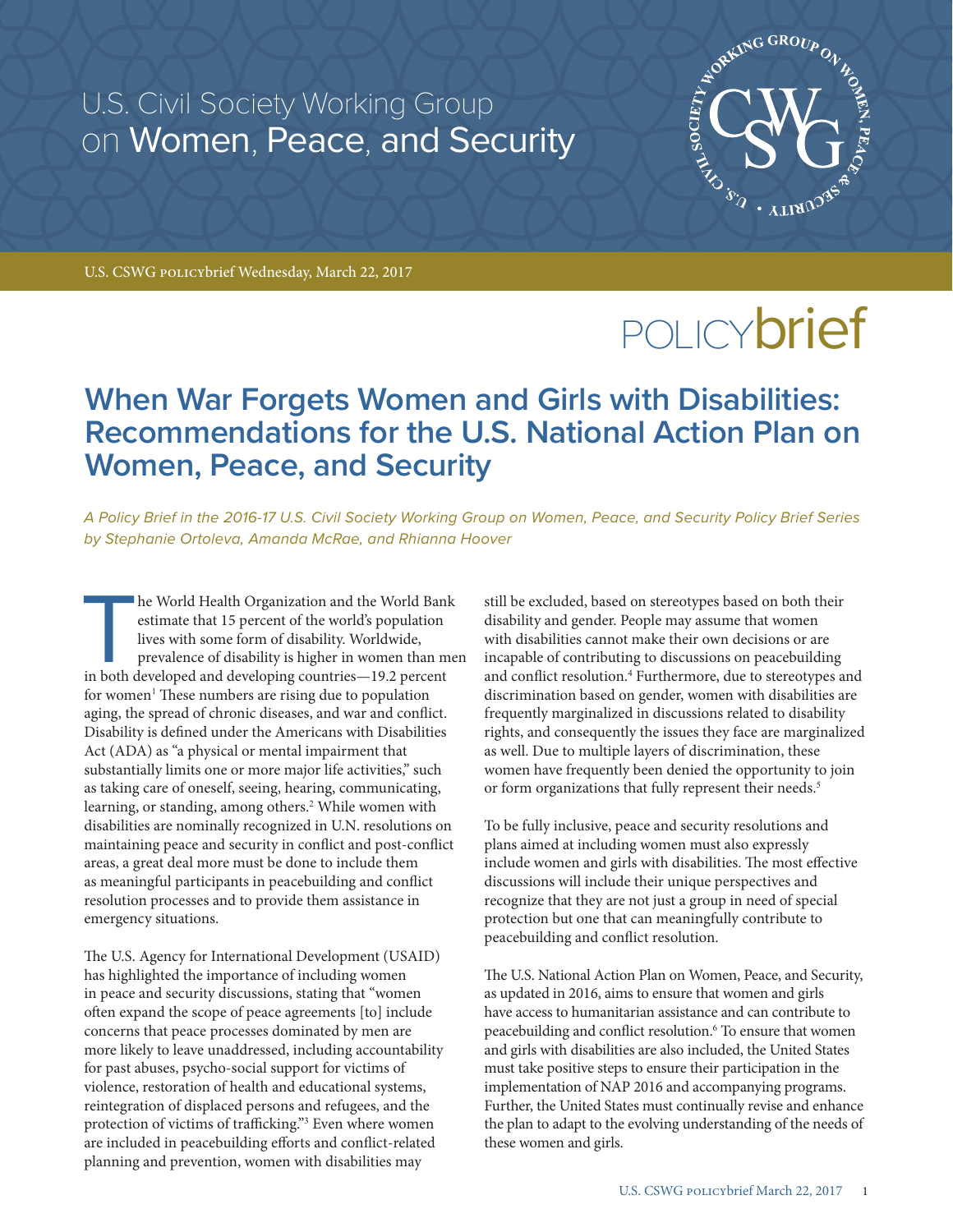### **I. Issues Affecting Women with Disabilities in Conflict Areas**

Women with disabilities are often overlooked in conflict situations, even though they make up a significant portion of the population and are at greater risk for human rights violations during wartime when compared with men with disabilities or women without disabilities. Furthermore, per a 2007 report, "girls and women are more likely to become disabled because of violence, armed conflicts, aging and gender-biased cultural practices."<sup>7</sup>

Interstate and civil wars, on average, affect women more adversely than men.<sup>8</sup> Because conflict situations often exacerbate health care, educational access and financial problems facing women and girls with disabilities, they inordinately suffer both during and after conflict.<sup>9</sup> In the case of refugees with disabilities, they are particularly affected by the limited access to health care, largely as the result of the exorbitant costs of such care as well as the uninformed and often negative attitudes of health care providers toward the disabled.<sup>10</sup> Women and girls with disabilities may also be forced to leave their wheelchairs, medications, assistive aids, and prosthetics behind in an attempt to seek safety.<sup>11</sup> Further, already limited disability-accessible transportation or infrastructure often breaks down in times of conflict, leaving some women with physical disabilities without access to resources.<sup>12</sup>

During conflict, all women are at an increased risk of gender-based and sexual violence, which is spurred on by the breakdown of justice and protection mechanisms that otherwise help stem this violence.<sup>13</sup> Although all women suffer during periods of conflict, women with disabilities are generally less able to flee conflict zones, less able to defend themselves, and have less access to methods of reporting and justice. Thus, they are "more vulnerable to physical, psychological, sexual, or financial violence, and they are vulnerable to neglect, entrapment, and degradation."<sup>14</sup>

Even if disabled women are able to flee violent conflict zones, refugee camps often lack the infrastructure to assist women with disabilities and seldom provide accommodations in toilets, shelters, or health care facilities.<sup>15</sup> Because infrastructure and other relief services are often inaccessible, women with disabilities rely on others to get the support they need, a situation that can also make them more vulnerable to gender-based violence and abuse.<sup>16</sup> Furthermore, mothers of children with disabilities sometimes face social stigma and increased caregiving responsibilities that can make it harder to flee conflict and to obtain humanitarian relief services.<sup>17</sup> As the World Health Organization emphasized in its 2011 World Report on Disability, "The needs of families and caregivers must also be taken into account, both among the displaced population and in the host communities." To

reduce these risks, states must facilitate advocacy by women with disabilities, drawing on their experiences of living and working in conflict areas.

#### **II. UN Security Council Resolutions on Women, Peace, and Security**

The U.S. government has long demonstrated bipartisan support for including women in conflict resolution programs and post-conflict peacebuilding. Beginning in 2000, a framework for including women and girls with disabilities in the provision of humanitarian assistance, peacebuilding efforts, and conflict resolution was codified in a series of U.N. Security Council resolutions (UNSCRs) on women, peace, and security, which the United States incorporated in a National Action Plan. Some of the resolutions adopted since 2000 have explicitly aimed at protecting women with disabilities during periods of conflict and including them in post-conflict rehabilitation programs. UNSCR 1894 (2009) was the first resolution concerning women, peace, and security to explicitly mention women with disabilities.<sup>18</sup> Its primary goal was to encourage states to "support country efforts in clearing landmines … and to provide assistance for the care, rehabilitation, and economic and social reintegration of victims, including persons with disabilities."<sup>19</sup> The resolution also stressed that conflict has a particularly significant impact on "women and children, including as refugees and internally displaced persons" as well as on those "who may have specific vulnerabilities, including persons with disabilities."

A second resolution to explicitly mention women with disabilities, UNSCR 1960 (2010), reaffirmed a commitment to UNSCR 1325.<sup>20</sup> This resolution called on states to increase access to health care, psychosocial support, legal assistance, and socioeconomic reintegration services for victims of sexual violence, while considering the specific needs of persons with disabilities. The most recent resolution to include women and girls with disabilities—UNSCR 2106, adopted in 2013 focused on the prevention of sexual violence during armed conflicts and called for nondiscriminatory and comprehensive health services for survivors of sexual violence, "including sexual and reproductive health, psychosocial, legal, and livelihood support and other multi-sectoral services for survivors of sexual violence, considering the specific needs of persons with disabilities."<sup>21</sup>

#### **III. The U.S. National Action Plan and Its Implementation**

The U.S. National Action Plan (instituted in 2011 and revised in 2016) includes some references to women and girls with disabilities and the particular risks they face in conflict situations.<sup>22</sup> NAP 2016 mandates that the government—in particular, the U.S. State Department, USAID, and the U.S.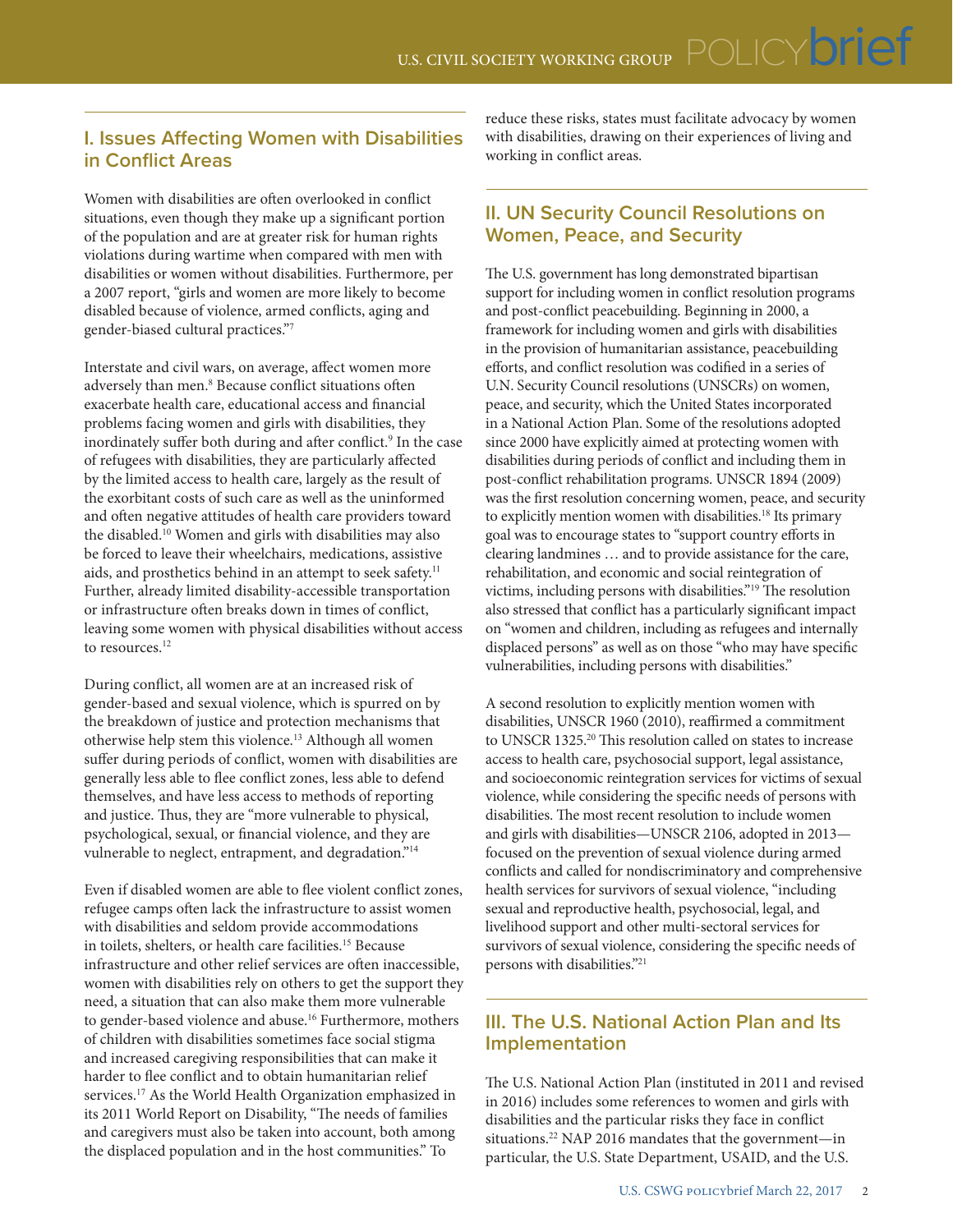Mission to the United Nations—"[s]upport the participation and leadership roles of women from all backgrounds, including … women with disabilities … in peace negotiations and mediation, donor conferences, security sector reform, countering violent extremism efforts, transitional justice and accountability processes, and other related decision making forums…."<sup>23</sup> NAP 2016 also asks the Department of State and USAID to promote equitable access to "medical services, psychosocial support services, and legal services, as well as opportunities for livelihood training, education, and rest and recreation … for women and girls with disabilities." Furthermore, NAP 2016 calls for the provision of services to victims of "conflict, torture, and sexual violence, [including] persons with disabilities … through direct services, including psycho-social support, trauma-informed mental health services and sexual and reproductive healthcare." The plan names the State Department, USAID, and the Centers for Disease Control and Prevention as responsible for implementing this action.

Implementation efforts to date have been insufficient and under resourced. USAID's 2012 implementation plan highlighted its efforts to support amendments to criminal laws, strengthen the justice system, improve the capacity of women's rights institutions, and adopt measures to protect transgender persons from violence based on gender identity, and carry out awareness and sensitization programs for men, boys, and traditional leaders in developing countries.<sup>24</sup> It failed to mention women with disabilities or include any actions focusing on them.

The U.S. can remedy this by fully implementing the revised US NAP 2016. It can begin by examining good practices and adopting lessons learned. Indeed, there are many examples of good practices for ensuring that women and girls with disabilities are included in many aspects of conflict-related planning, humanitarian assistance, and peacebuilding efforts.

• **Fostering Collaboration.** Encouraging collaboration between humanitarian agencies and organizations of women with disabilities can elevate the voice of women in peacebuilding and conflict resolution. For instance, a coalition of nongovernmental organizations in Pakistan—including a national civil society organization, a humanitarian service provision group, and a "women with disabilities" organization—came together to host a forum on women with disabilities in Baluchistan, the poorest state in Pakistan and one frequently beset by crises. This forum brought together different perspectives on crises and supported organizations working on crises in Baluchistan to expand their networks for future collaborations.<sup>25</sup> Similar partnerships in Uganda and throughout Africa have also had a positive effect on the ability of humanitarian organizations to include women with disabilities in their planning and implementation efforts and on organizations of women with disabilities, which are able to develop better expertise in humanitarian response efforts and become better self-advocates in those arenas.<sup>26</sup>

• **Supporting Leadership.** Additionally, ensuring that women with disabilities serve in leadership roles within organizations and planning efforts can help raise the profile of issues affecting women with disabilities in conflict situations and peacebuilding efforts. For instance, in response to a survey conducted by the Women Refugee Commission, a UN agency representative in the Central African Republic highlighted how having an implementing partner agency focused on women with disabilities and also led by a woman with disabilities helped ensure that women and girls with disabilities were included in agency efforts and recognized in the wider community.<sup>27</sup> Furthermore, because a woman with a disability representing UNICEF in its Haiti earthquake response efforts had a seat at the table at important stakeholder meetings throughout planning and implementation, she was able to break down stereotypes, change the attitudes of officials working on earthquake response, and ensure that organizations of persons with disabilities were included in the response.<sup>28</sup>

- **Providing Targeted Funding.** Supporting the work of organizations of women with disabilities—including through specific funding sources for these organizations also helps raise the profile of issues affecting women and girls with disabilities in conflict situations and ensures their participation in humanitarian assistance and peacebuilding efforts. For instance, adequate funding enabled an organization of women with disabilities in Malawi to raise awareness of local and international authorities during site visits to refugee camps and to highlight issues facing women with disabilities—including the necessity of selling sex in order to obtain access to humanitarian relief.<sup>29</sup> An organization of women with disabilities in the Democratic Republic of Congo publicized statistics and stories through the internet that it had gathered from women and girls with disabilities during the country's conflict. It was thus able to tap into a new audience and connect women with disabilities to other humanitarian stakeholders.30
- **Ensuring Accountability.** Helping to ensure the access of women and girls with disabilities to justice during conflict situations can help raise their voices and highlight gaps in service provision and inclusion. For instance, a program by Equality Now in Uganda, #JusticeForGirls, is helping to tackle an epidemic of sexual violence in the country, including in conflict areas, that has particularly affected women and girls with disabilities. The group is raising the national and international profile of instances of sexual violence, calling for changes to legal procedures and increased protections, and working through local channels to achieve justice.<sup>31</sup>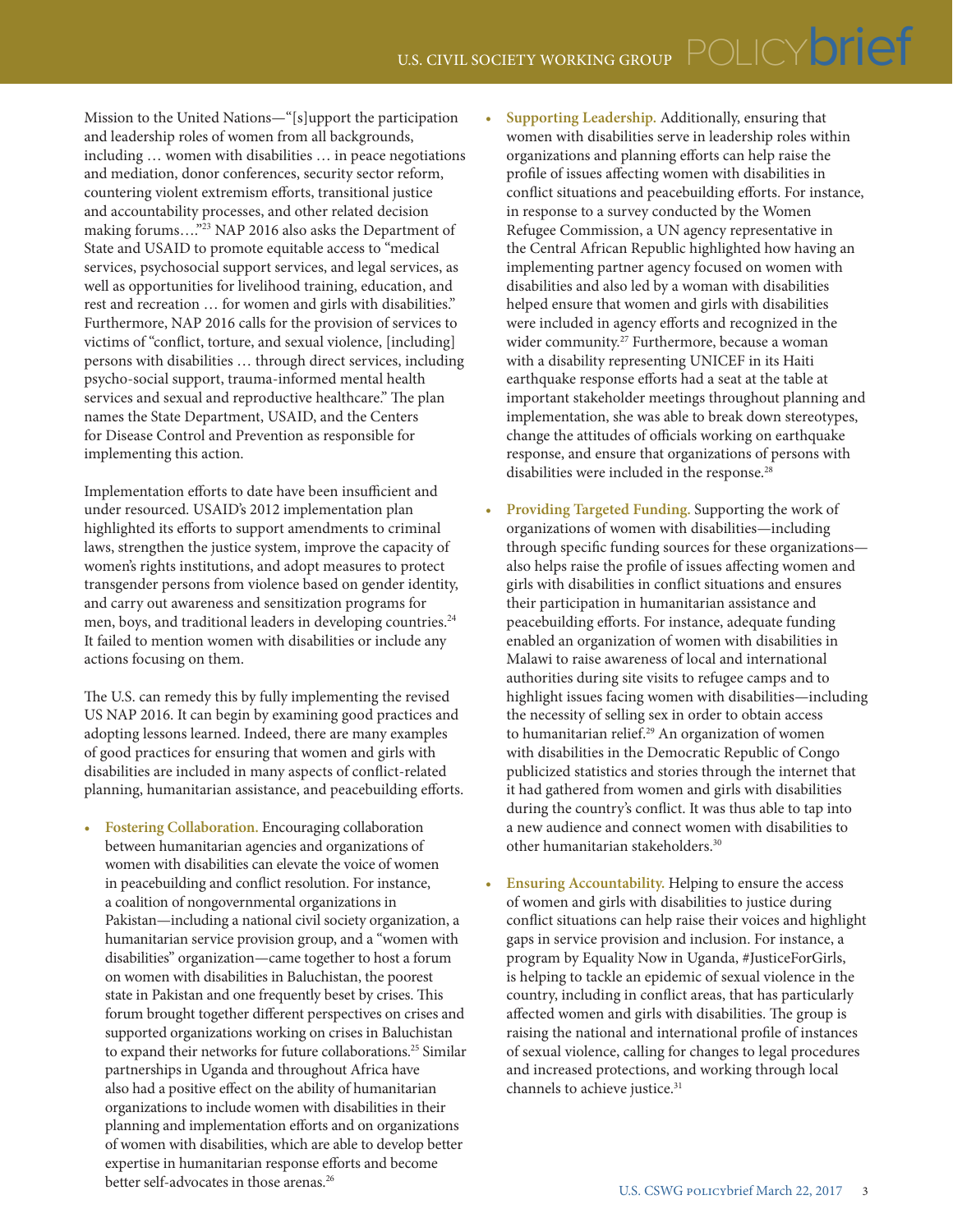#### **IV. Conclusions and Recommendations**

The revised U.S. National Action Plan contains valuable references to women and girls with disabilities, acknowledging their vulnerabilities in conflict. In implementing the plan, however, the U.S. can do more. Learning from the good practices described above, the U.S. should consider taking the following actions as part of its efforts to implement NAP 2016:

- **Establish an internal disability rights liaison/expert** involved in the design, planning, and implementation of programs associated with NAP 2016 who can provide effective guidance with respect to women and girls with disabilities.
- **Ensure the participation of women and girls with disabilities** in peacebuilding and conflict resolution by:
	- Creating a fund specifically for supporting organizations of women and girls with disabilities in conflict situations;
	- Establishing spaces for on-the-ground collaboration between humanitarian assistance organizations and organizations of women and girls with disabilities; and
	- Ensuring that spaces where important peacebuilding and conflict resolution efforts take place are physically and informationally accessible to persons with disabilities.
- **Promote accessible accountability mechanisms** to ensure access to justice for women and girls with disabilities who experience rights violations, including gender-based violence, because of conflict. Institute trainings for justice system actors that specifically target stereotypes about women and girls with disabilities—including about their sexuality and capability of giving evidence—and train these individuals to provide reasonable accommodations when seeking justice.
- **Facilitate the involvement of local women and girls with disabilities** in the planning and design of humanitarian relief programs and peacebuilding processes. Emphasize that humanitarian response services and social supports should be accessible to all women and girls, including women and girls with disabilities, and outline efforts to ensure disability accessibility, including by ensuring that buildings and sites are physically accessible, that information is easy to read and provided in multiple formats, including Braille, and that sign language interpretation is available.

Taking these steps will significantly improve the situation of women and girls with disabilities in conflict situations and humanitarian emergencies and ensure their contributions to their communities are valued.

#### **References**

1. World Health Organization and World Bank, World Report on Disability (Washington, DC, 2011), http://whqlibdoc.who.int/ publications/2011/9789240685215\_eng.pdf.

2. See Americans with Disabilities Act, 42 U.S.C.A. § 12102 (1990).

3. USAID, Implementation of the United States National Action Plan on Women, Peace, and Security, August 2012, https://www. usaid.gov/sites/default/files/US\_NAP\_WPS\_Implementation.pdf.

4. See Stephanie Ortoleva and Hope Lewis, "Forgotten Sisters—A Report on Violence against Women with Disabilities: An Overview of Its Nature, Scope, Causes and Consequences," Section II, 2012.

5. CRPD Committee, General Comment No. 3, Article 6: Women and Girls with Disabilities, para. 23, U.N. Doc. CRPD/C/GC/3 (2016), http://www.ohchr.org/EN/HRBodies/CRPD/Pages/GC.aspx.

6. White House, United States National Action Plan on Women, Peace, and Security, June 2016.

7. World Bank et al., "Social Analysis and Disability: A Guidance Note," (Washington, DC, 2007), http://documents. worldbank.org/curated/en/930491468158381717/ pdf/393850WP0Socia00Box374323B00PUBLIC0.pdf.

8. Thomas Plumper and Eric Neumayer, "The Unequal Burden of War: The Effect of Armed Conflict on the Gender Gap in Life Expectancy," International Organization 60, no. 723 (2006): 723–24.

9. Stephanie Ortoleva, "Women with Disabilities: The Forgotten Peace Builders," Loyola of Los Angeles International and Comparative Law Review 33, no. 83 (2010): 94.

10. Women's Refugee Commission, "Sexual and Reproductive Health and Disability: Examining the Needs, Risks and Capacities of Refugees with Disabilities in Kenya, Nepal and Uganda," Summary Report, 2014, page 3, https://www.womensrefugeecommission.org/ disabilities/resources/1084-srh-disabilities-uganda-2014.

11. Ortoleva, "Women with Disabilities: The Forgotten Peace Builders."

12. Women's Refugee Commission, "Sexual and Reproductive Health and Disability."

13. Women's Refugee Commission, " 'I See That It Is Possible': Building Capacity for Disability Inclusion in Gender-Based Violence Programming in Humanitarian Settings," May 2015, https://www.womensrefugeecommission.org/?option=com\_ zdocs&view=document&id=1173.

14. World Bank et al., "Social Analysis and Disability;" Rangita de Silva de Alwis, "Disability Rights, Gender, and Development: A Resource Tool for Action," (New York: United Nations, 2008), http:// www.un.org/disabilities/documents/Publication/UNWCW%20 MANUAL.pdf.

15. Women's Refugee Commission, "Disabilities among Refugees and Conflict-Affected Populations," 2008, https:// www.womensrefugeecommission.org/resources/document/609 disabilities-among-refugees-and-conflict-affected-populations.

16. See, e.g., Inclusive Friends & Nigeria Stability and Reconciliation Programme, "What Violence Means to Us: Women with Disabilities Speak," 2015, http://www.nsrp-nigeria.org/wp-content/ uploads/2015/09/What-Violence-Means-to-us-Women-with-Disabilities-Speak.pdf.